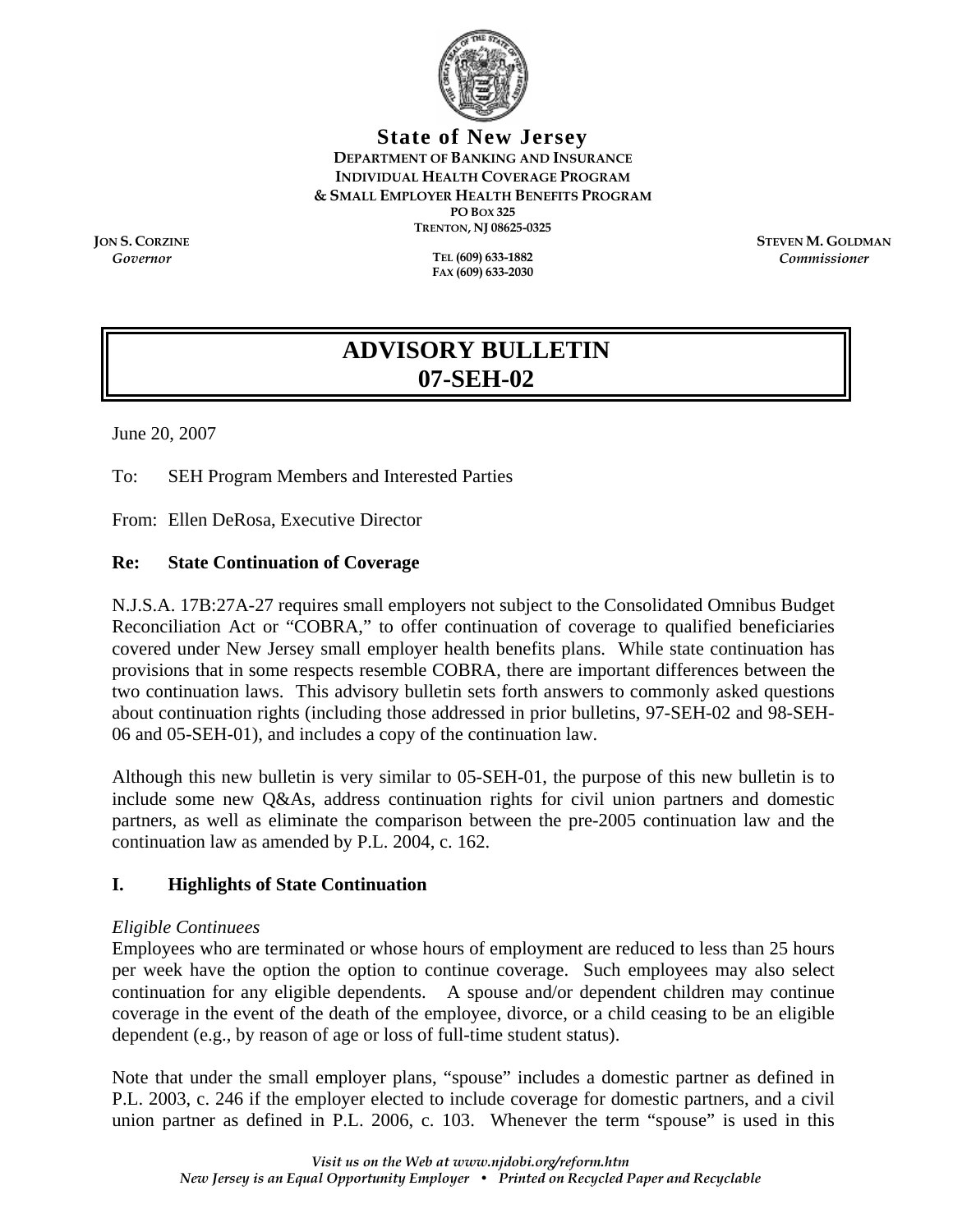bulletin, it should be understood as including a legally married spouse, a domestic partner as defined in P.L. 2003, c. 246 and a civil union partner as defined in P.L. 2006, c. 103.

# *Duration of State Continuation*

The New Jersey continuation law provides continuation periods of up to 18 months for employees in the event of termination of employment or reduction in work hours, and 36 months for a spouse or dependent child in the event of the death of the employee or divorce of the employee for the spouse, or a dependent child that ceases to be a dependent child under the terms of the plan. An employee who is determined to have been disabled under the Social Security Act is eligible to continue for up to 29 months.

#### *Cost of State Continuation*

Employers may charge up to 102 percent of premium for any period of continuation except that an employer may charge up to 150 percent of the premium for months 19 through 29 if the employee is determined to have been disabled under the Social Security Act.

# *Written Election of State Continuation and Payment of Premium*

An employee must make a written election for continued coverage within 30 days of a qualifying event. The same period of election, 30 days, applies for a spouse or dependent child electing State continuation. There is no standard form developed by the SEH Board or any other state agency to elect State continuation. The first premium must be paid within 30 days of making a continuation election. An employer cannot require the first premium to be paid when the election is made.

# **II. Answers to Commonly Asked Questions About State Continuation**

Set forth below are answers to commonly asked questions.

#### *Q: What employers are subject to State continuation?*

- A:A New Jersey small employer (2-50 eligible employees) that purchases a New Jersey health benefits plan to cover its employees is subject to State continuation, unless it is subject to COBRA, a federal law. COBRA generally covers group health plans maintained by employers with 20 or more employees in the prior year. For guidance on the federal law, private sector entities should contact the Federal Department of Labor, Employee Benefits Security Administration (web address: www.dol.gov/ebsa), and public-sector entities should contact the Federal Department of Health and Human Services (web address: www.cms.hhs.gov/hipaa/hipaa1/cobra/default.asp) for guidance.
- *Q.: Does New Jersey State continuation apply in the event of dissolution of a civil union?*

Yes. As discussed in 07-SEH-01, a former civil union partner may elect continuation under N.J.S.A. 17B:27A-27 in the same manner as a former spouse is entitled to elect continuation in the event of divorce. Even though an employer with 20 or more employees may be subject to Federal law, COBRA, if that employer is a small employer (i.e. an employer with 2 – 50 employees) the former civil union partner would be entitled to make an election under the New Jersey State continuation law.

*Q: Does New Jersey State continuation apply to a church plan issued as a small employer plan?*  A: Yes.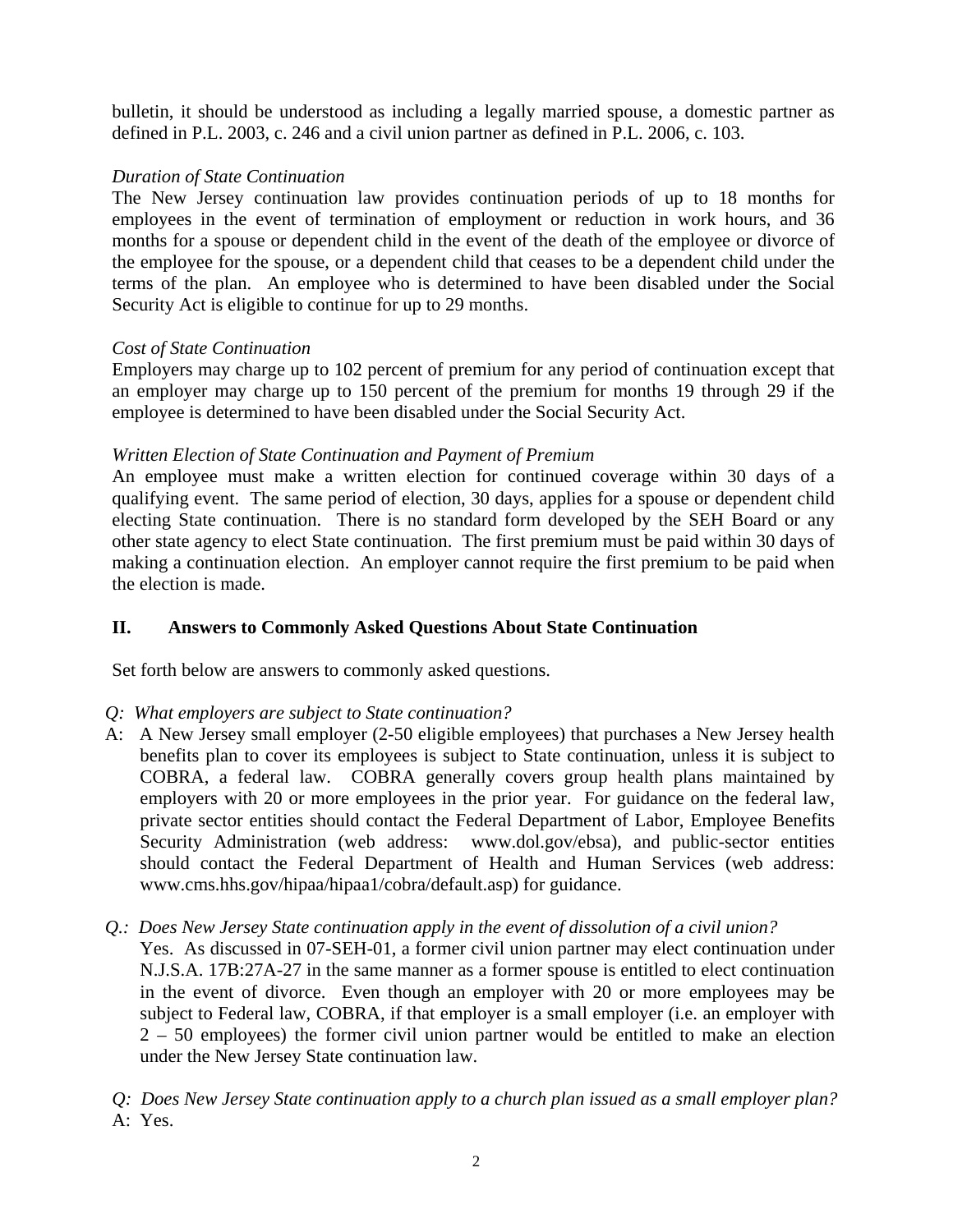- *Q: If a 22-year-old full-time student graduates from college may he or she elect State continuation of coverage under his or her parents' small employer plan?*
- A: Yes.
- *Q: Is State continuation of coverage applicable to dental coverage?*
- A: No, just medical and hospitalization coverage.
- *Q: If a New Jersey employer offers coverage approved by another state to cover its employees that live, reside or work out-of-State, is the plan subject to New Jersey State continuation?*
- A: No. The laws of the other state would govern. Check the out-of-state coverage for a provision addressing continuation rights, if any.
- *Q: Which employees are eligible for State continuation?*
- A: Any employee whose employment was terminated for a reason "other than for cause" and any employee whose hours of employment were reduced to less than 25 per week after the effective date of coverage for that employee.
- *Q.: What does "for cause" mean?*
- A.: The law does not offer a definition and the SEH Board is not in a position to make a determination as to whether a termination may or may not have been "for cause."
- *Q: Does an employee need to be covered by the group plan for a certain period of time before he or she is eligible for State continuation of coverage?*
- A: No. As long as the employee was covered by the group plan, he or she is eligible for State continuation. There is no minimum duration of coverage requirement. Coverage may have been for as short a period as one day.
- *Q: Is State continuation of coverage available for newly acquired dependents where birth, adoption, marriage, domestic partnership or civil union occurs after the qualifying event?*  A: Yes.

*Q: Is State continuation of coverage available for existing dependents who were not on the plan?*  A: No.

- *Q: If an employee who is enrolled for family coverage elects to waive coverage for him/herself upon entitlement to Medicare, do the dependent spouse and children have a right to elect continuation?*
- *A: No. N.J.S.A. 17B:27A-27 lists the specific circumstances under which a dependent may elect continuation (death, divorce, or ceasing to be an eligible dependent). A voluntary waiver of coverage is not an event that would allow the dependents to elect continuation. They may wish to investigate their coverage options in the individual market.*
- *Q: Would an employee's absence for medical leave be considered a "qualifying event" and entitle the employee to State continuation rights?*
- A: Yes. If the employee is no longer working 25 hours per week on a regular basis, the employer should offer the person State continuation.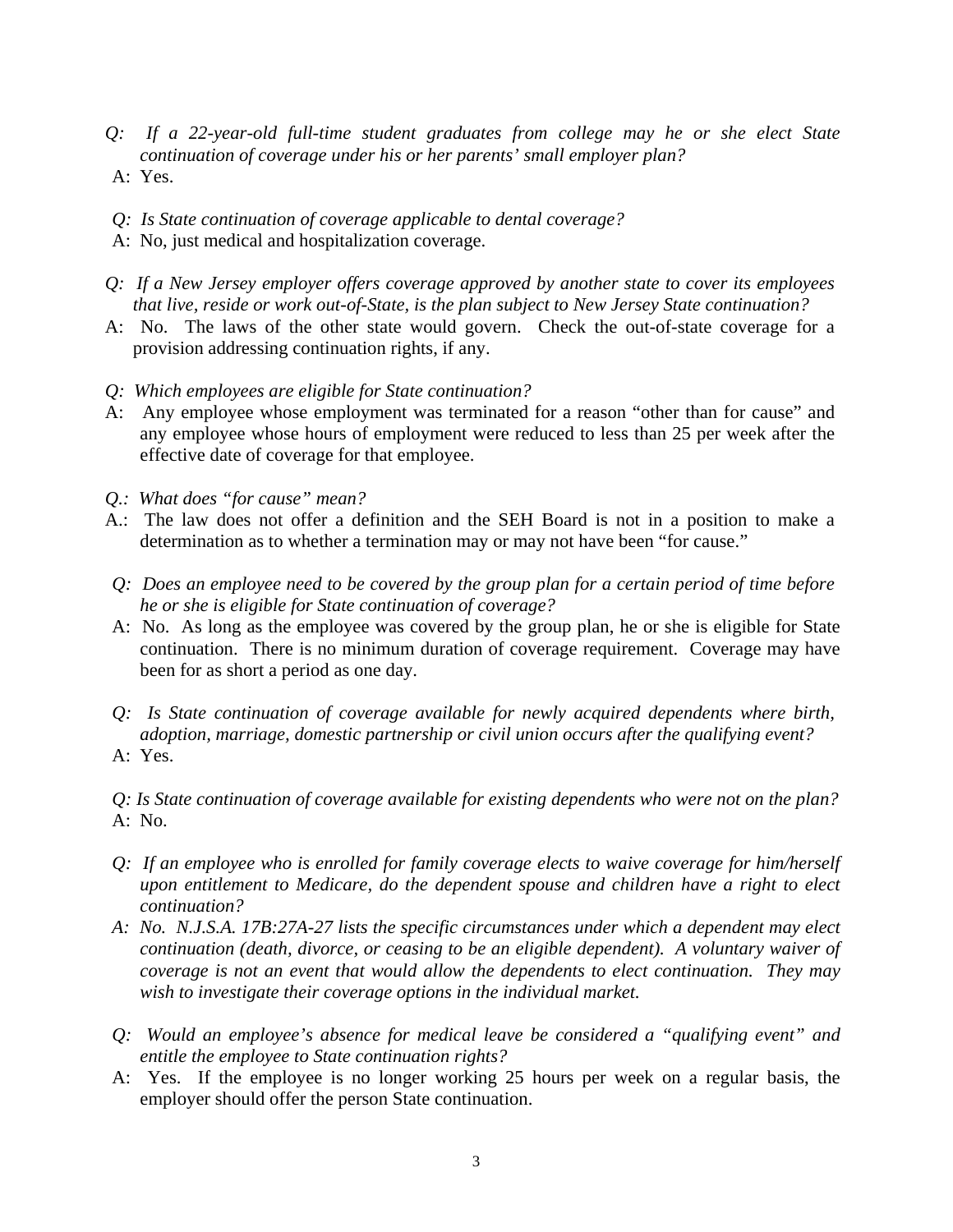- *Q: May a person with a qualifying event continue coverage even if there are no eligible employees covered under the plan?*
- A: If the employer is still in business and chooses to offer the plan, then the person may continue under State continuation of coverage. However, if the employer is no longer in business, or chooses not to offer the plan, then continuation of coverage under that plan shall not be available to the person otherwise eligible for State continuation.
- *Q: What should be included in the employer's notification to an employee regarding his or her State continuation rights?*
- A: The law is not specific in this regard, but the SEH Board recommends that the following information be provided in writing to the employee:
	- A statement that the employee may elect to continue under the group policy for up to 18 months from the qualifying event;
	- A statement that the employee has 30 days from the qualifying event to elect to the employer in writing to continue coverage;
	- A statement that the amount of premium to be paid and to whom the payment should be sent. The required premium payment shall not exceed 102% of the premium paid for similarly situated covered persons, or 150% for an employee that has been determined to have been disabled under the Social Security Act;
	- The monthly premium due date; and
	- A statement that the first payment of premium is due from the continuee within 30 days of the employee's written election to continue coverage.
- *Q: Must an employer notify a spouse or dependent of continuation rights at the time of the qualifying event?*
- A: No.
- *Q: Will the health status of an employee or dependent on State continuation affect the premium for the group?*
- A: No. Carriers may not consider health status in determining rates for anyone covered under the employer's plan, including those on State continuation of coverage.
- *Q: What rates will apply to a spouse or dependent child since there is no special rate tier for spouse-only coverage or dependent-only coverage?*
- A: At this time, carriers have some flexibility in identifying the rate for spouse-only or dependent-only coverage. However, the carrier must apply a consistent rule for all State and Federal continuees. The employer may still charge no more than 102 percent of premium charged by the carrier, or 150 percent for an employee that has been determined to have been disabled.
- *Q: Does the continuee pay the employer or the carrier for State continuation of coverage?*
- A: The continuee pays the employer. The employer will remit the continuee's payment to the carrier.
- *Q. Does an employer need to pay a carrier for a continuee if it has not yet received payment for the coverage from the continuee?*
- A. No, an employer is not required to pay the carrier for the continuee's coverage prior to receiving payment from the continuee. If the employer does not receive payment from a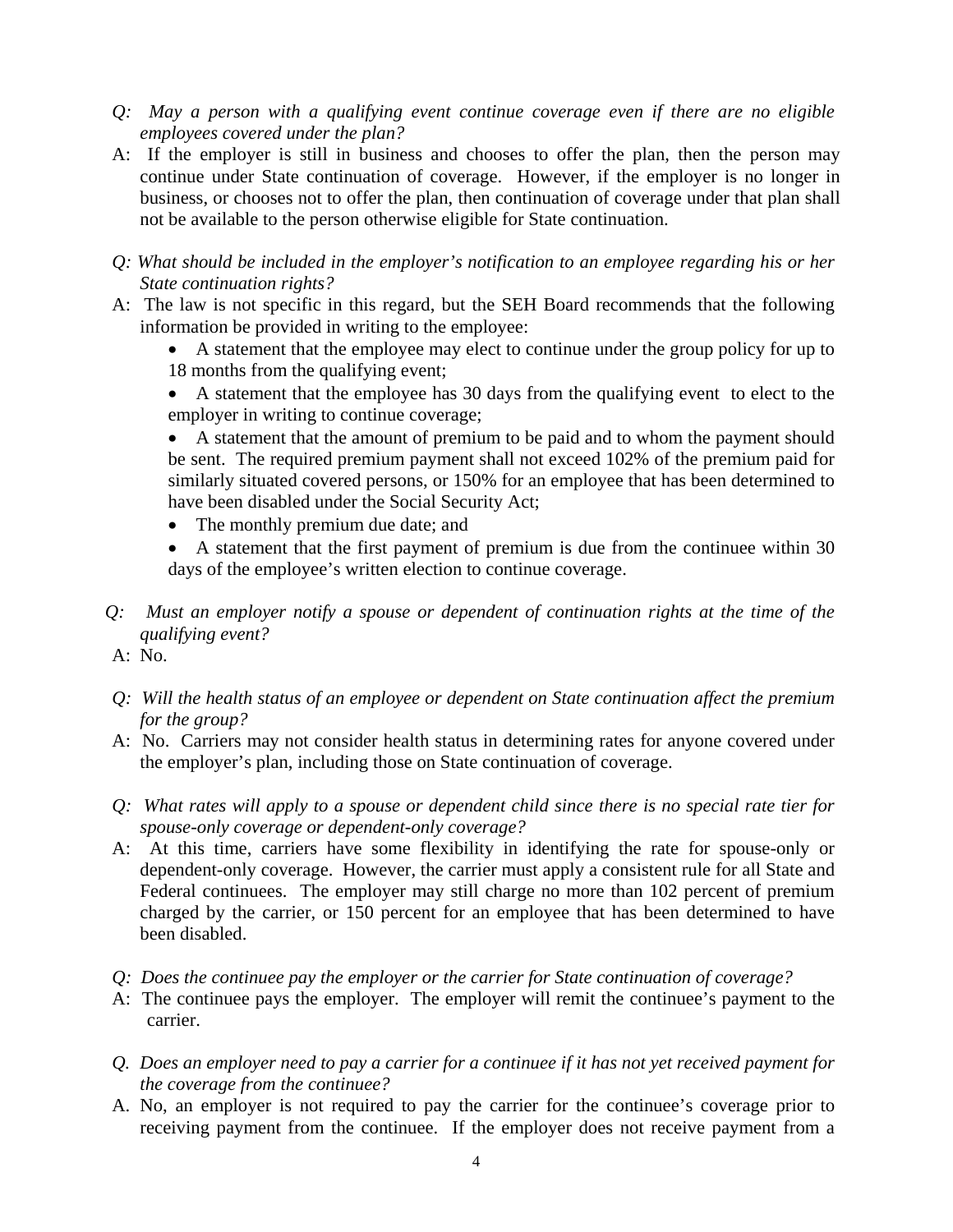continuee before making payment to the carrier for the rest of the employer's group, the employer should advise the carrier that the continuee has not made payment by the due date. At that point, the continuee's coverage will be terminated. If payment is made by the continuee within the 30-day grace period, then the employer should pass along the payment to the carrier specifying that the payment is for the continuee and coverage will be reinstated for the continuee retroactively.

- *Q: Will continuees affect the minimum 75 percent participation requirement?*
- A: The 75 percent minimum participation requirement (N.J.S.A. 17B:27A-24; N.J.A.C. 11:21- 7.5) applies only to eligible employees (i.e., those working 25 hours a week or more on a regular and permanent basis). Thus continuees will not be included in the calculation of the minimum eligible employee participation requirements.
- *Q: If the employer changes coverage or changes carriers, what happens to persons on State continuation of coverage?*
- A: If the employer modifies coverage or moves to anther plan, the continuee has the right to continue under the amended or replacement coverage for the balance of the continuation period. Except that HMO carriers, are not required to offer continuation of coverage to a continuee who lives, resides or works in an area outside of the carrier's approved service area.
- *Q: What type of forms will an employee be required to complete to elect State continuation?*
- A: Some carriers may provide employers with the standard enrollment form (often called the HINT form) to be completed by the employee electing continuation. Other carriers may have created their own form, or may use a form similar to those used for employees to elect COBRA continuation.
- *Q: Can coverage under State continuation end before the applicable 18, 29 or the 36-month continuation period?*
- A: Yes, coverage under State continuation will cease prior to 18, 29 or 36 months if one of the following occurs:
- The employer chooses not to provide any health benefits plan to any employees;
- The person covered under State continuation fails to provide payment for premium in a timely manner. Premium payments shall be considered timely if made with in 30 days after the due date;
- The person covered under State continuation becomes covered under another health benefits plan which contains no limitation or exclusion with respect to any preexisting condition of the covered person, or if a preexisting condition limitation is applicable, the date such limitation ends;
- The person covered under State continuation becomes entitled to benefits under Medicare.
- *Q: Since the New Jersey continuation law allows an extra continuation in the event of total disability, what happens to the other laws that provide extended coverage in the event of disability?*
- A: The right to continue coverage for up to 29 months in the event of total disability as provided under the New Jersey continuation law is in addition to the other protections that exist under New Jersey law for persons whose coverage ends as a result of total disability and persons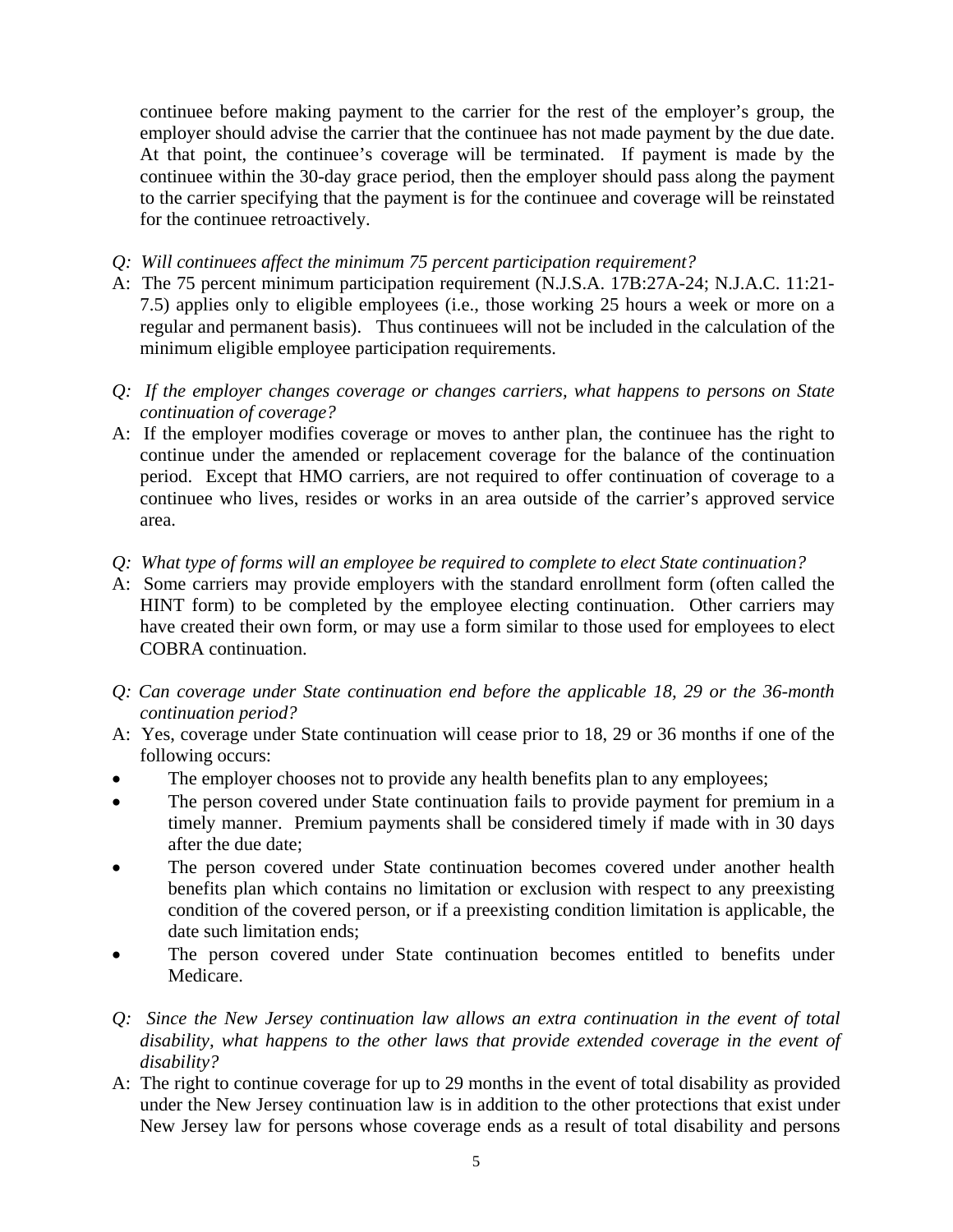who are disabled as of the date the group plan is terminated. Please refer to the following provisions in the standard small employer plans for information on these protections: EXCEPTION to the Actively at Work Requirement; Extended Health Benefits and A TOTALLY DISABLED EMPLOYEE'S RIGHT TO CONTINUE GROUP HEALTH BENEFITS. For additional information, consult the laws: N.J.S.A. 17B:27-51.12 and N.J.A.C. 11:2-13.

- *Q: What other coverage options are available to terminated or part-time employees who do not wish to continue their existing coverage?*
- A: Residents of New Jersey not eligible for employer coverage or Medicare may be eligible for coverage in the individual market. Information, including a Buyer's Guide and a list of carriers and rates, is available on the Department of Banking and Insurance web site at: [www.nj.gov/dobi/reform.htm.](http://www.nj.gov/dobi/reform.htm) Certain dependents may wish to investigate whether they are eligible to make an election for Dependent to Age 30 coverage pursuant to P.L 2005, c. 375. Information is available on the Department of Banking and Insurance web site at: [www.njdobi.org/dependentsunder30.htm.](http://www.njdobi.org/dependentsunder30.htm)

Attached is a copy of the State continuation law.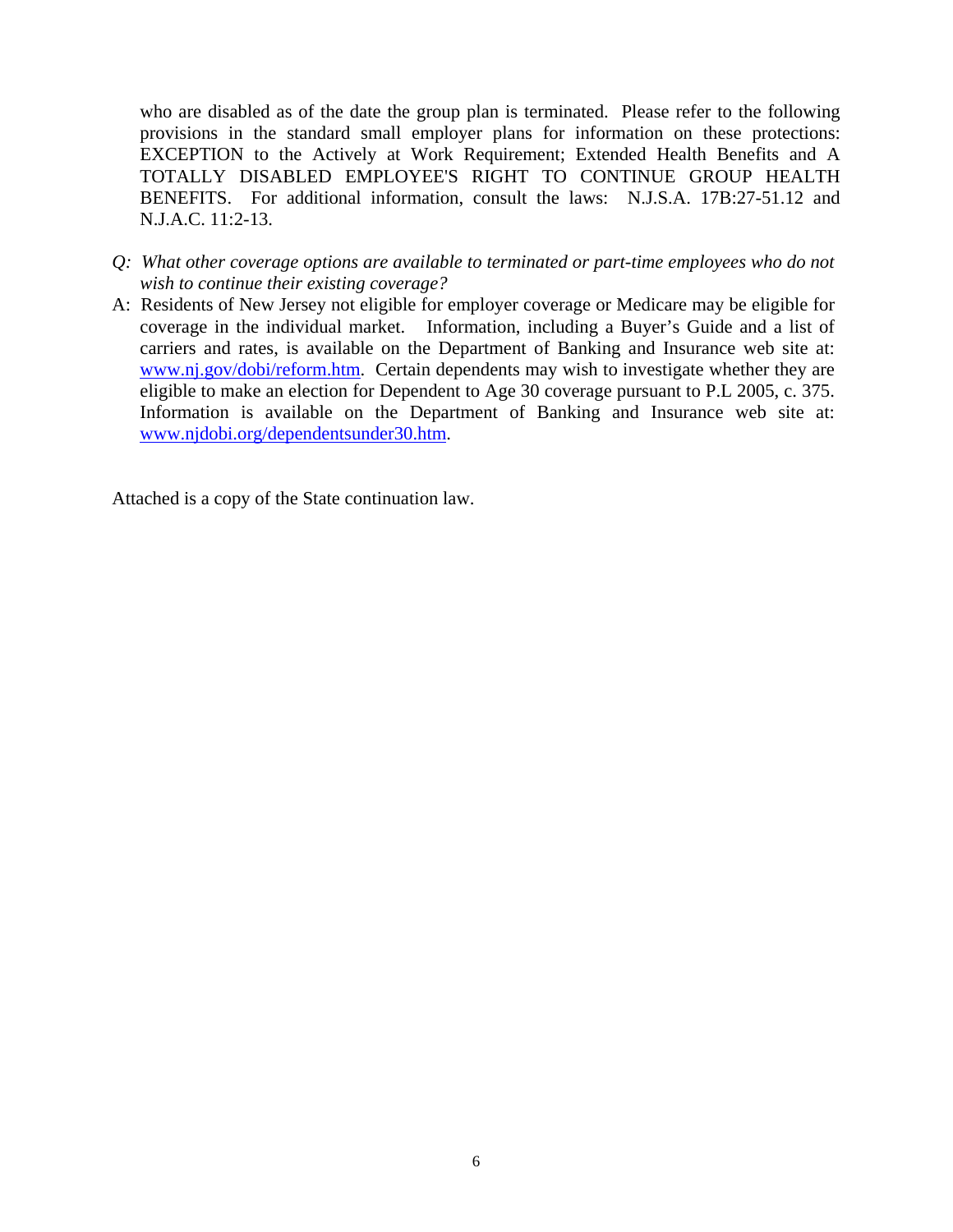#### **N.J.S.A. 17B:27A-27**

a. (1) Every policy or contract issued to a small employer in this State, including, but not limited to, policies or contracts which are subject to this act and which are delivered, issued, renewed, or continued on or after January 1, 1994, shall offer continued coverage under the plan to any employee whose employment was terminated for a reason other than for cause and to any employee covered by such plan whose hours of employment were reduced to less than 25 subsequent to the effective date of coverage for that employee.

(2) Every policy or contract issued to a small employer in this State, including, but not limited to, policies or contracts which are subject to P.L.1992, c.162 (C.17B:27A-17 et seq.) and which are delivered, issued, renewed, or continued on or after the effective date of P.L.2004, c.162, shall offer continued coverage under the plan to:

(a) any spouse who is a qualified beneficiary under the plan by reason of being the spouse of a covered employee on the day before the qualifying event;

(b) to any dependent child who is a qualified beneficiary under the plan by reason of being the dependent child of a covered employee on the day before the qualifying event, subject to the applicable terms of the plan; and

(c) to any such spouse or dependent child who is a qualified beneficiary under the plan whenever that spouse or dependent child is no longer entitled to coverage under the plan by reason of the death of the employee or the divorce of the employee from the spouse.

(3) The employee, spouse or dependent child shall make a written election for continued coverage within 30 days of a qualifying event. For the purposes of this section, "qualifying event" shall mean:

(a) the date of termination of employment;

(b) the date on which a reduction in an employee's hours of employment becomes effective;

(c) the date of death of the employee;

(d) the date of the divorce of the employee from the employee's spouse; or

(e) the date the dependent child ceases to be an eligible dependent.

(4) For the purposes of paragraphs (1) and (2) of this subsection a., the date on which a health benefits plan is continued shall be the anniversary date of the issuance of the plan.

b. Coverage continued pursuant to subsection a. of this section shall consist of coverage which is identical to the coverage provided under the policy or contract to similarly situated qualified beneficiaries. If coverage is modified under the policy or contract for any group of similarly situated qualified beneficiaries, this coverage shall also be modified in the same manner for persons who are qualified beneficiaries entitled pursuant to subsection a. of this section to continued coverage. Continuation of coverage may not be conditioned upon, or discriminate on the basis of, lack of evidence of insurability.

c. The health benefits plan may require payment of a premium by the employee, spouse or dependent child for any period of continuation coverage as provided for in this section, except that the premium shall not exceed 102%, or 150% in the case of continuation of coverage pursuant to paragraph (2) of subsection g. of this section, of the applicable premium paid for similarly situated beneficiaries under the health benefits plan for a specified period, and may, at the election of the payor, be made in monthly installments. No premium payment shall be due before the 30th day after the day on which the covered employee made the initial election for continued coverage.

d. Coverage continued pursuant to this section shall continue until the earlier of the following: